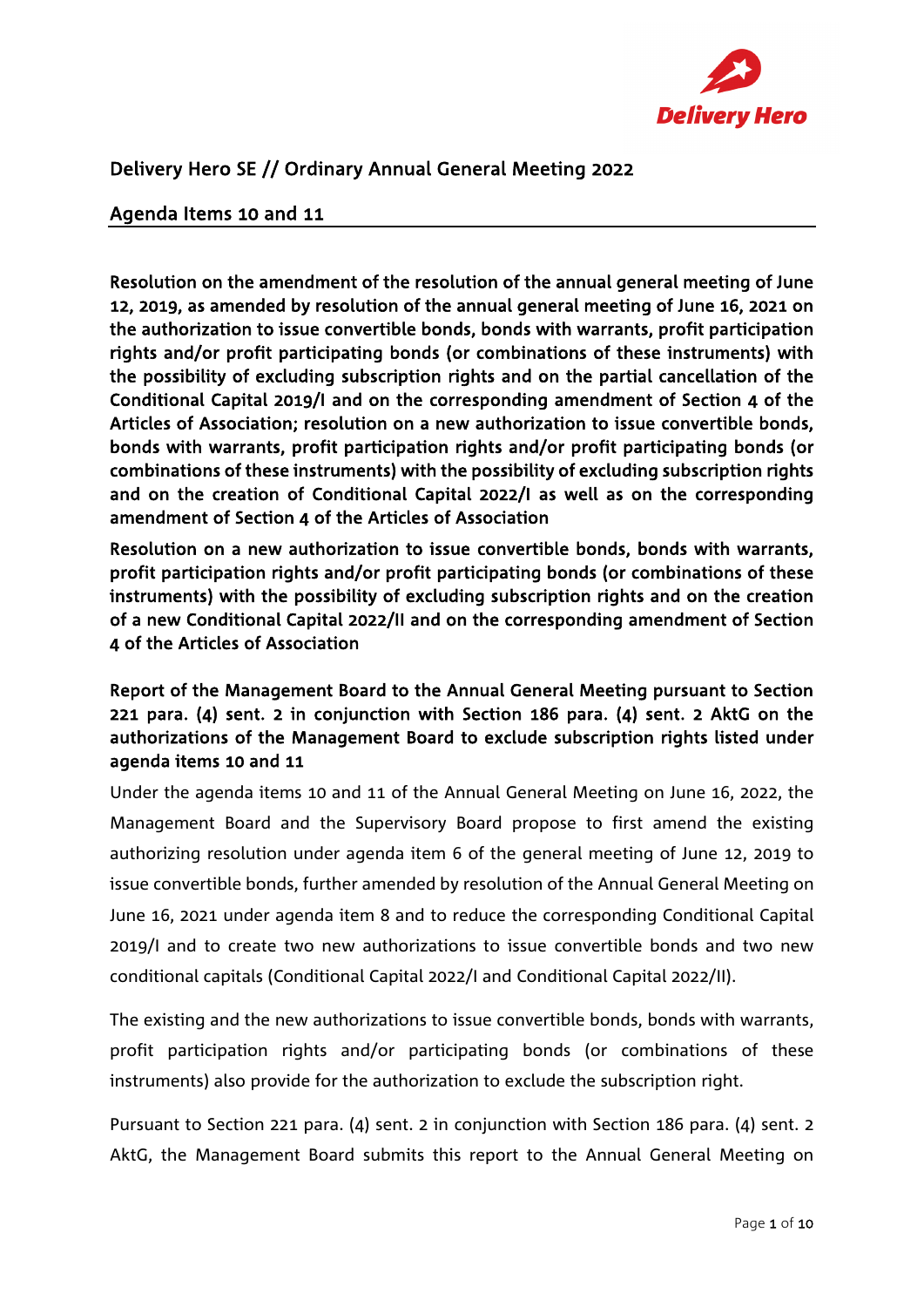agenda items 10 and 11 regarding the reasons for the authorization to exclude subscription rights:

#### a. Initial situation

The Annual General Meeting of the Company held on June 12, 2019 authorized the Management Board under agenda item 6, amended by further resolution of the Annual General Meeting on June 16, 2021 under agenda item 8, to issue , with the approval of the Supervisory Board, bearer or registered convertible bonds, bonds with warrants, profit participation rights and/or profit participating bonds (or combinations of these instruments) with a nominal value of up to EUR 2,000,000,000.00 on one or more occasions until June 11, 2024 with or without a limited term and to grant the creditors or holders of bonds conversion or option rights to shares of the Company with a proportionate amount of the share capital of up to EUR 61,219,560.00 ("Existing Authorization"). To service the option and conversion rights arising from these bonds, the same Annual General Meeting resolved the Conditional Capital 2019/I in the amount of EUR 61,219,560.00 (Section 4 para. (9) of the Articles of Association).

The existing authorization of June 12, 2019 to issue convertible bonds has been exercised in January 2020. In mid-January 2020, the Company placed convertible bonds with a total nominal value of EUR 1.75 billion in two tranches ("Tranche A" and "Tranche B") with a term until January 2024 (Tranche A) and January 2027 (Tranche B) in the nominal amounts of EUR 875 million (Tranche A) and EUR 875 million (Tranche B), each divided into 17,500 partial bonds with a nominal amount of EUR 100,000 each. The convertible bonds are initially convertible into approximately 17.9 million new or existing no-par value registered shares of Delivery Hero SE and were issued in a private placement exclusively to institutional investors in certain jurisdictions under exclusion of the subscription rights of Delivery Hero SE shareholders. The Conditional Capital 2019/I created in Section 4 para. (9) of the Articles of Association to service these issued convertible bonds exceeds the required volume and is therefore to be reduced by EUR 14 million. With the admission resolution of the Frankfurt Stock Exchange on February 14, 2020, a total of 20,000,000 nopar shares (EUR 20,000,000.00) in Delivery Hero SE were admitted to trading on the regulated market (Prime Standard) of the Frankfurt Stock Exchange.

Of the Conditional Capital 2019/I, a volume of about EUR 20 Mio. is sufficient to service the convertible bonds issued and still outstanding under the aforementioned authorization. The Conditional Capital 2019/I created to service these issued convertible bonds in Article 4 (9) of the Articles of Association therefore exceeds the required volume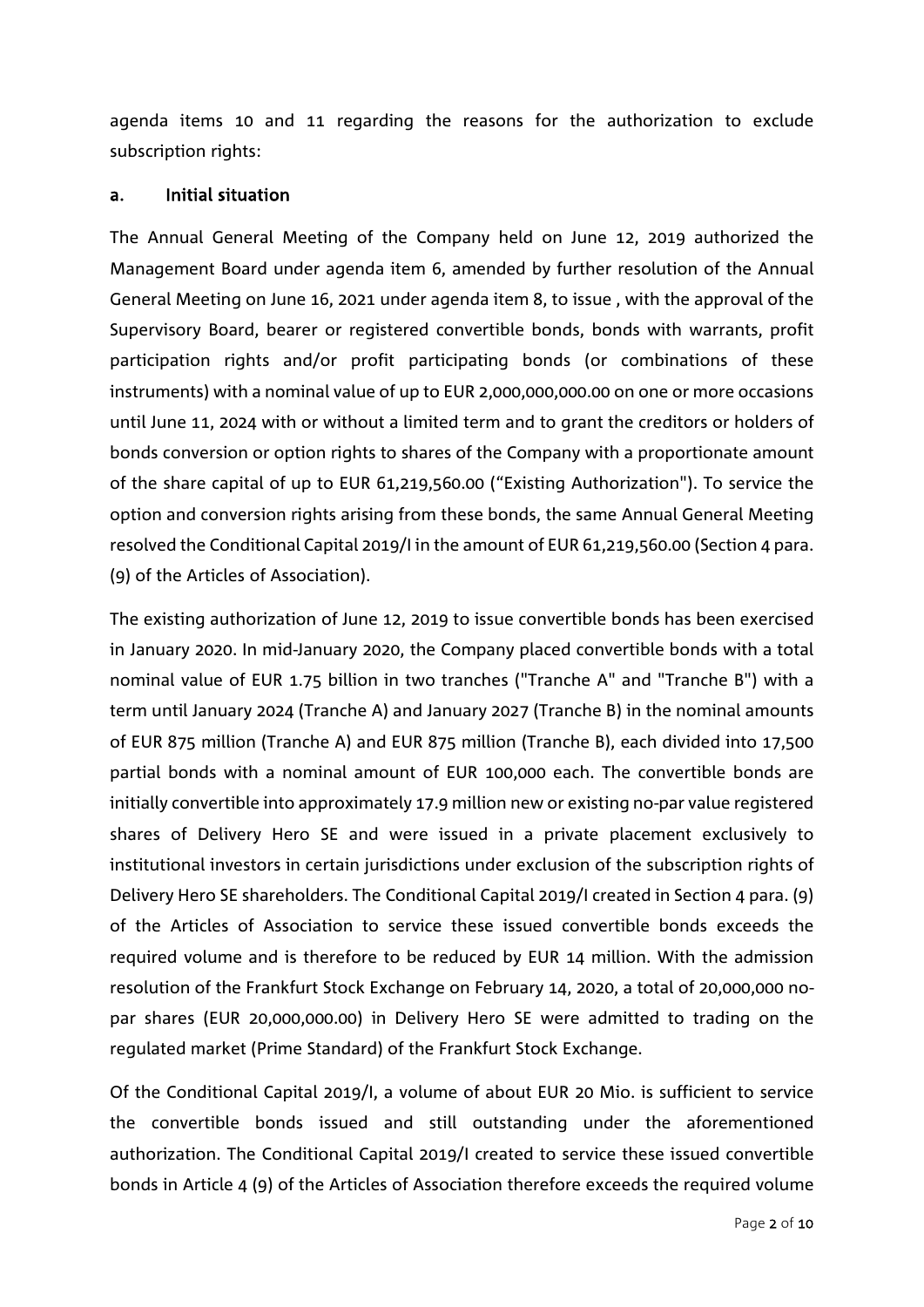of shares and is therefore to be reduced by EUR 25,112,687.00 to EUR 22,106,873.00 and the corresponding authorization to issue convertible bonds adjusted.

In order to continue to provide the Company with the necessary flexibility in the future to issue convertible and/or bonds with warrants for corporate financing, two new, essentially identical authorizations to issue convertible or bonds with warrants and a new conditional capital in the amount of EUR 12,556,343.00 each (Conditional Capital 2022/I and Conditional Capital 2022/II) in the new Paragraphs 17 and 18 in Section 4 shall be created.

## b. Advantages of such financing instruments

Adequate capital resources constitute an essential requirement for the Company's business development. The proposed authorizations to issue Bonds shall make it possible for the Company to use attractive financing opportunities in a flexible and timely manner. This shall enable the Company to use, apart from the typical means of borrowed capital (bank loans) and equity capital, also the instrument of Bonds for the purpose of financing acquisitions and other expansions of its business thereby being in a position to address different groups of investors in order to select, in the interest of the shareholders, the most suitable financing instrument in the relevant market situation in relation to the possibilities of placement and achievable prices. Furthermore, the Company can provide for a conversion or warrant obligation or a put option of the issuer and service the Bonds by offering treasury shares, offering shares from authorized capital or making a cash payment thereby extending the leeway for such financing instruments.

For reasons of flexibility, the Company acting through affiliated companies within the meaning of Sections 15 et seqq. AktG shall also be able to use German or international capital markets, depending on the market situation, and to issue the Bonds also in the statutory currency of an OECD country, apart from euro.

#### c. Conversion or option price

The conversion or option price shall not fall short of a minimum issue amount, whose calculation basis is precisely specified. In each case, the calculation shall be based upon the stock exchange price of the Delivery Hero SE share at the time when the Bond is placed or in the case of a conversion or warrant obligation or a put option, if any, alternatively upon the stock exchange price of the Delivery Hero SE share at the time when the conversion/warrant price is determined as more closely specified in the bond conditions.

The conversion/option price may be adjusted in specific cases as more closely specified in the bond conditions in order to provide protection against dilution in accordance with the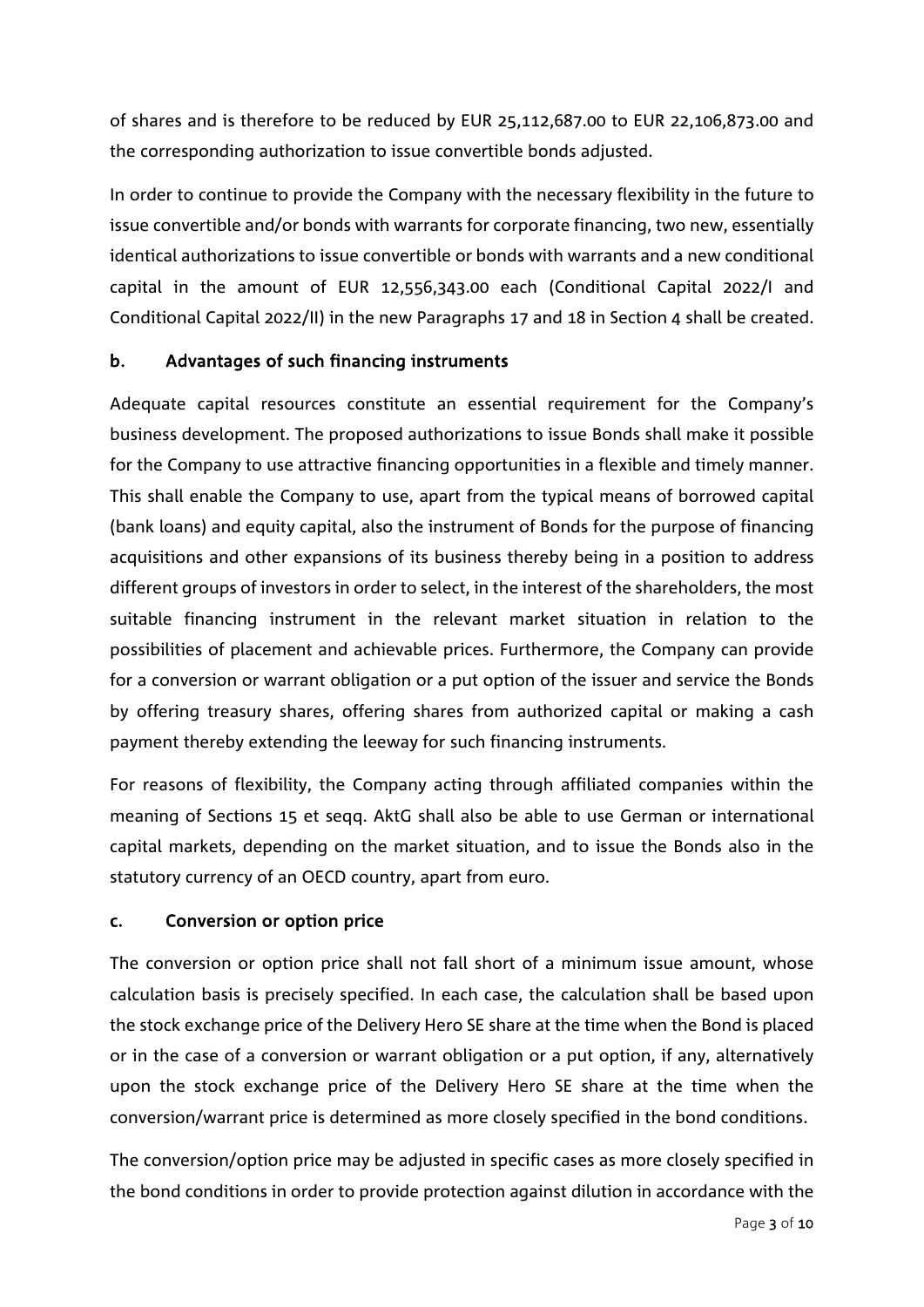authorization. A protection against dilution or adjustments can be stipulated in particular for cases of changes in the capital of the Company during the term of the Bonds, but also in relation to dividend payments, the issuing of further convertible/warrant bonds, transformation measures as well as in case of any other event with effects on the value of the conversion or warrant rights that may occur during the term of the Bonds (e.g. acquisition of control by a third party). A protection against dilution or adjustments can be provided or made especially by granting subscription rights, changing the conversion/warrant price and changing the grant of a cash component.

## d. Subscription right and authorizations to exclude subscription rights

The shareholders shall, in principle, have a subscription right when Bonds of this type are issued (Section 221 para. (4) in conjunction with Section 186 para. (1) AktG). The Management Board may also use the possibility to issue the Bonds to a credit institution or the members of a consortium of credit institutions or companies deemed equivalent to them according to Section186 para. (5) sent. 1 AktG with the obligation to offer the Bonds to the shareholders in line with their subscription right (indirect subscription right within the meaning of Section 186 para. (5) AktG). This is no restriction on the shareholders' subscription right. The shareholders are finally granted the same subscription rights as in case of a direct subscription. For reasons of technical processing, only one or several credit institutions or companies deemed equivalent to them will be involved in the processing.

The Management Board can, however, in each case with the consent of the Supervisory Board, exclude the shareholders' subscription right in specific cases:

#### *(i) Exclusion of the subscription right for fractional amounts*

The authorization to exclude the subscription right for fractional amounts serves the purpose that, with regard to the amount of the respective issue, a practical subscription ratio can be achieved. The value of the fractional amounts is, as a rule, low for each shareholder and thus the potential dilution effect is to be considered insignificant as well. However, the expenditure involved in an issue without such an exclusion is substantially larger. The exclusion serves the feasibility and facilitated execution of an issue. Therefore, the Management Board and the Supervisory Board deem the potential exclusion of the subscription rights for fractional amounts to be objectively justified and appropriate by considering the shareholders' interests. The Bonds excluded from the shareholders' subscription right as free peaks are sold in the best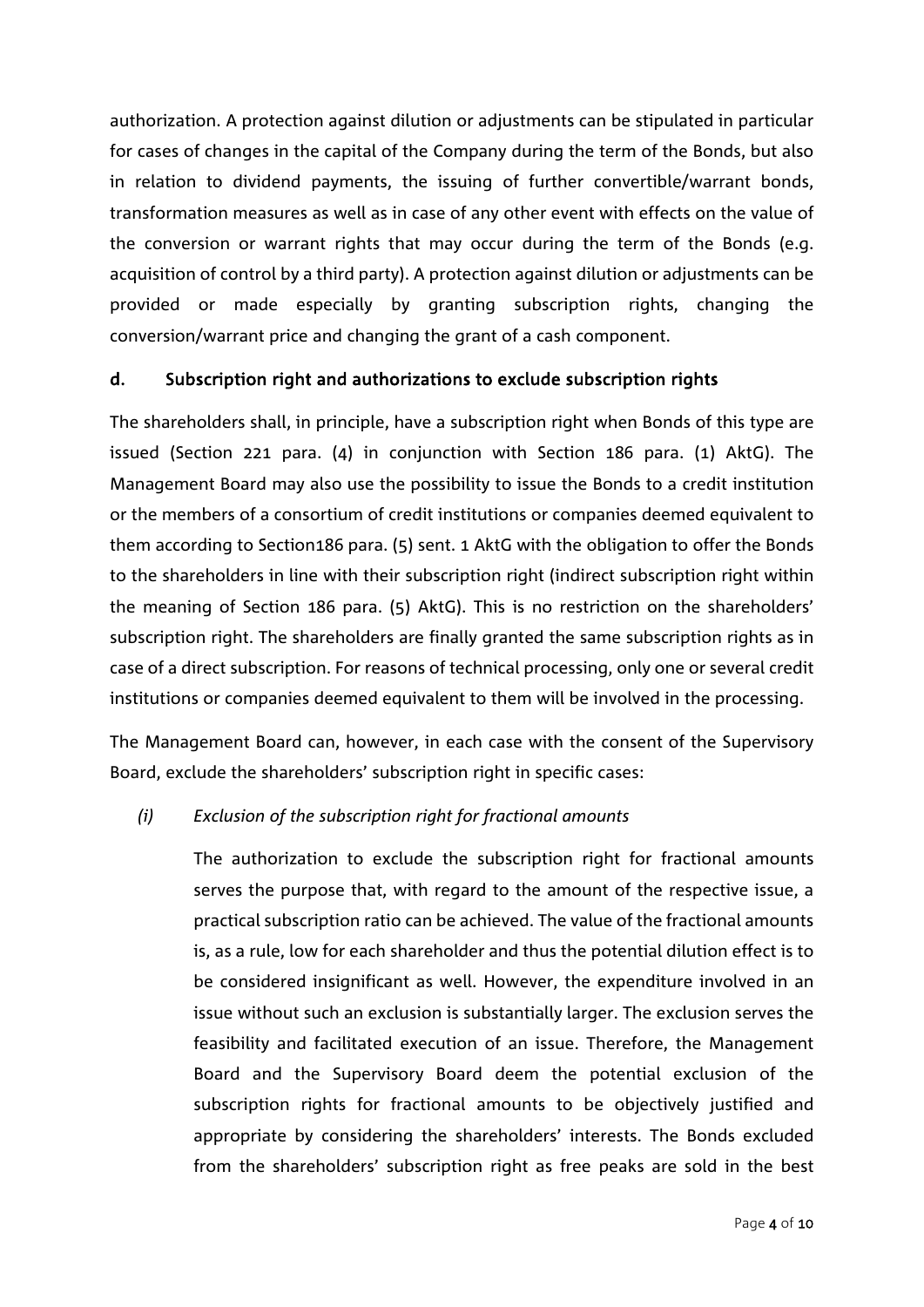possible way for the Company either by sale via the stock exchange or in any other manner.

*(ii) Exclusion of the subscription right in favor of the holders or creditors of previously issued warrant rights or conversion rights or corresponding obligations*

It shall also be possible in each case to exclude the shareholders' subscription right insofar as necessary in order to grant holders or creditors of warrant or conversion rights or warrant or conversion obligations under previously issued Bonds a subscription right to the same extent as they would be entitled to as shareholders after exercising these rights or satisfying these obligations. The customary exclusion of the subscription right in favor of the holders or creditors of previously issued Bonds has the advantage that the warrant or conversion price for the previously issued Bonds regularly provided with an anti-dilution mechanism, e.g. in capital measures, does not need to be reduced. It is thereby possible to place the Bonds in several tranches in a more attractive way allowing a higher cash inflow for the Company on the whole. Therefore, this case of the exclusion of the subscription right is also in the interest of the Company and its shareholders.

# *(iii) Facilitated exclusion of the subscription right by analogous application of Section 186 para. (3) sent. 4 in conjunction with Section 221 para. (4) sent. 2 AktG*

The Management Board shall furthermore be authorized, by analogous application of Section 186 para. (3) sent. 4 AktG, to exclude the subscription right with the consent of the Supervisory Board when issuing Bonds against cash payment, if the issue price of the Bonds is not significantly below their market value. This may be appropriate to place a Bond quickly and flexibly on the market on attractive conditions. As stock markets may be volatile, the achievement of an as advantageous issue result as possible will increasingly depend on whether it is possible to respond to market trends in the short term. Favorable conditions, which are, as far as possible, related to the market can, as a rule, be stipulated only if the Company is not bound by them for a too long offer period. When issuing subscription rights, a substantial markdown is, as a rule, required to ensure the chances of success of the issue over the entire offer period. Section 186 para. (2) AktG does in fact permit a publication of the subscription price (and thus the conditions of these warrant and convertible bonds) by no later than three days before the end of the subscription period. In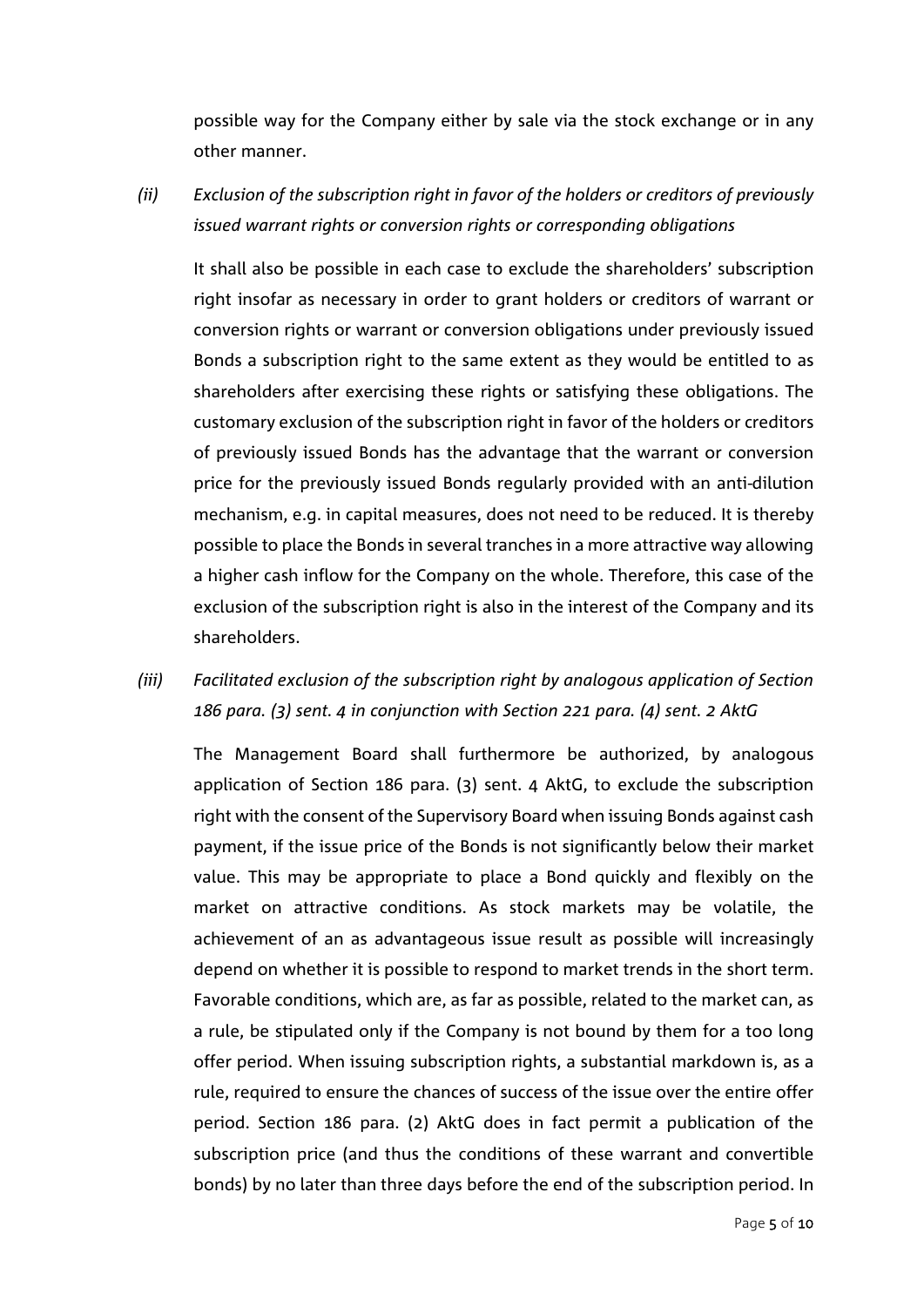view of the volatility on the stock markets, there is, however, also a market risk over several days, which leads to markdowns when stipulating the conditions for the bonds. The alternative placement with third parties is also in danger or associated with additional expenses when granting a subscription right owing to the uncertainty concerning its exercise (subscription behavior). Ultimately, granting a subscription right will inhibit the Company from promptly responding to a change in the market conditions due to the length of the subscription period, which may result in a less favorable capital procurement for the Company.

The interests of the shareholders are safeguarded by issuing the Bonds at a price that is not significantly below the market value. It is thereby ensured that a significant financial dilution of the value of the shares will be prevented. Whether such a dilution effect will occur when issuing corresponding Bonds with conversion or warrant rights or obligations as well as put options free of subscription rights, can be determined by calculating the hypothetical market value of the Bonds according to recognized, in particular financial mathematical, methods and comparing it with the issue price. If, following a due and proper examination, this issue price is only insignificantly below the hypothetical stock exchange price (market value) at the time when the Bonds are issued, an exclusion of subscription rights is permitted according to the sense and purpose of the provision set out in Section 186 para. (3) sent. 4 AktG owing to the only insignificant deduction. When fixing the price by taking into account the relevant situation on the capital market, the management will keep the discount on this market value as small as possible. Thus, the calculated market value of a subscription right will be low so that the shareholders cannot suffer any significant financial disadvantage from the exclusion of the subscription right.

A stipulation of conditions similar to those available on the market and thus an avoidance of a significant value dilution can also be affected by the Management Board by implementing a book-building process. In this process, investors are requested to submit purchase applications on the basis of provisional bond conditions by specifying, for example, the interest rate deemed fair and/or other economic components. At the end of the bookbuilding period, conditions that have not been stipulated so far, e.g. the interest rate, are fixed on the basis of the purchase applications submitted by investors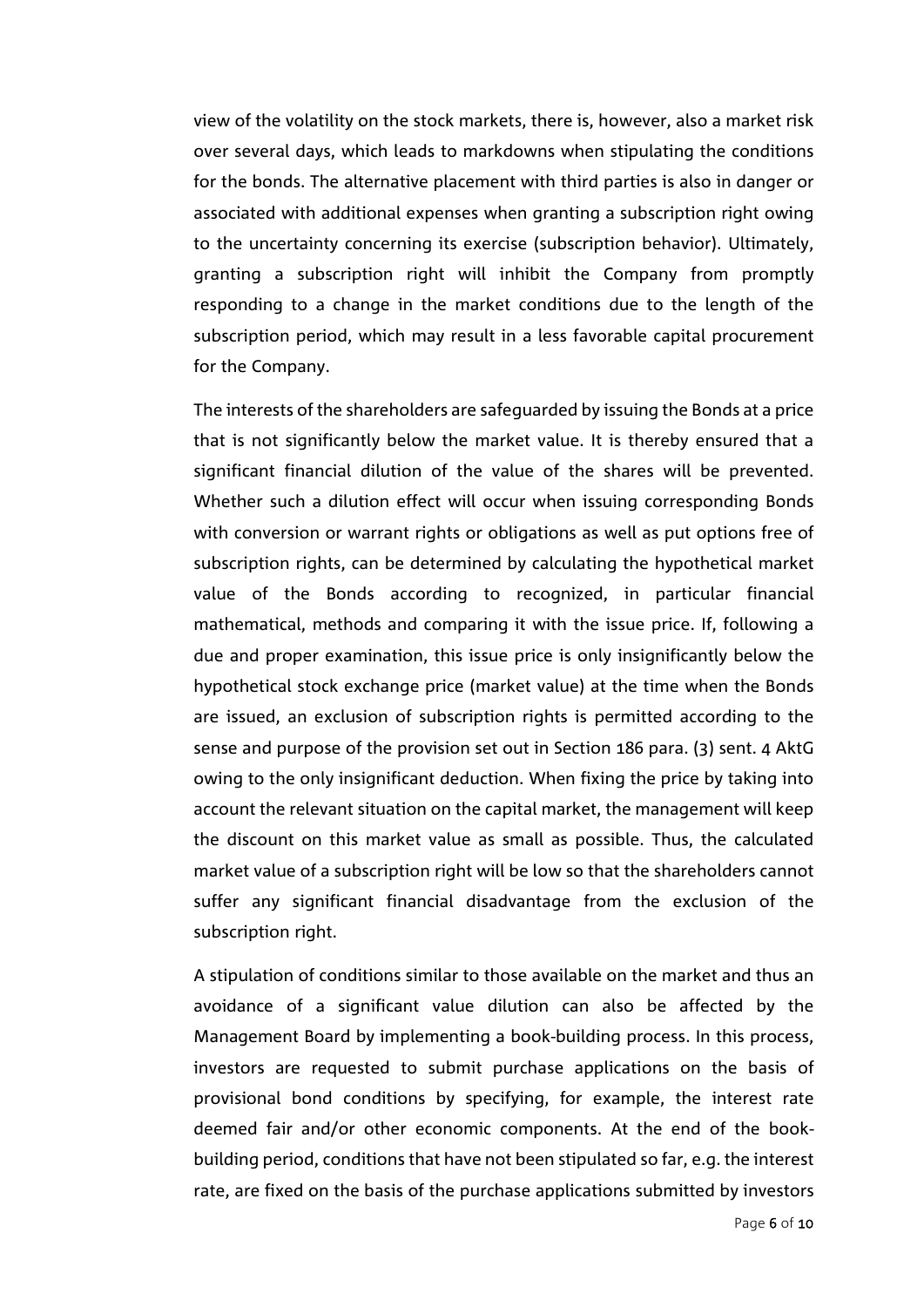taking into account the market situation according to the principle of supply and demand. The aggregate value of the Bond is thereby determined in relation to the market situation. Such book-building process allows the Management Board to ensure that the value of the share will not be significantly diluted by excluding the subscription right.

Furthermore, it is also possible for the shareholders to maintain their share in the Company's share capital on approximately the same conditions by acquiring shares via the stock exchange. Their financial interests are thereby safeguarded. The authorization to exclude the subscription right on facilitated terms pursuant to Section 221 para. (4) sent. 2 in conjunction with Section 186 para. (3) sent. 4 AktG shall apply only to Bonds with rights and obligations to acquire shares to which under the Existing Authorization a pro rata amount of the share capital in total may not exceed 10% at the time when this authorization comes into effect and - insofar as this amount is lower - at the time when this authorization is exercised. In this context, the authorization for the simplified exclusion of subscription rights under the existing authorizations dated June 12, 2019 and June 16 2021 respectively can no longer be utilized.

These limits shall include shares issued or sold in direct or analogous application of Section 186 para. (3) sent. 4 AktG during the term of this authorization up to the time of it being exercised. Furthermore, this limit shall also include shares to be issued or granted on the basis of a convertible or warrant bond issued during the term of this authorization with a facilitated exclusion of subscription rights in accordance with Section 186 para. (3) sent. 4 in conjunction with Section 221 para. (4) sent. 2 AktG. Counting said shares towards the limit is done in the shareholders' interest in having their holdings diluted as little as possible.

# *(iv) Authorization to exclude subscription rights in connection with the issue of bonds against contributions in kind*

Bonds may also be issued against contributions or payments in kind provided this is in the interest of the Company. In this case, the Management Board is also authorized - with the consent of the Supervisory Board - to exclude the subscription right. This shall allow the Company, inter alia, to use the Bonds as an acquisition currency for buying, in suitable specific cases, such contributions or benefits in kind against the transfer of such financial instruments within the scope of mergers of companies or for the acquisition (including an indirect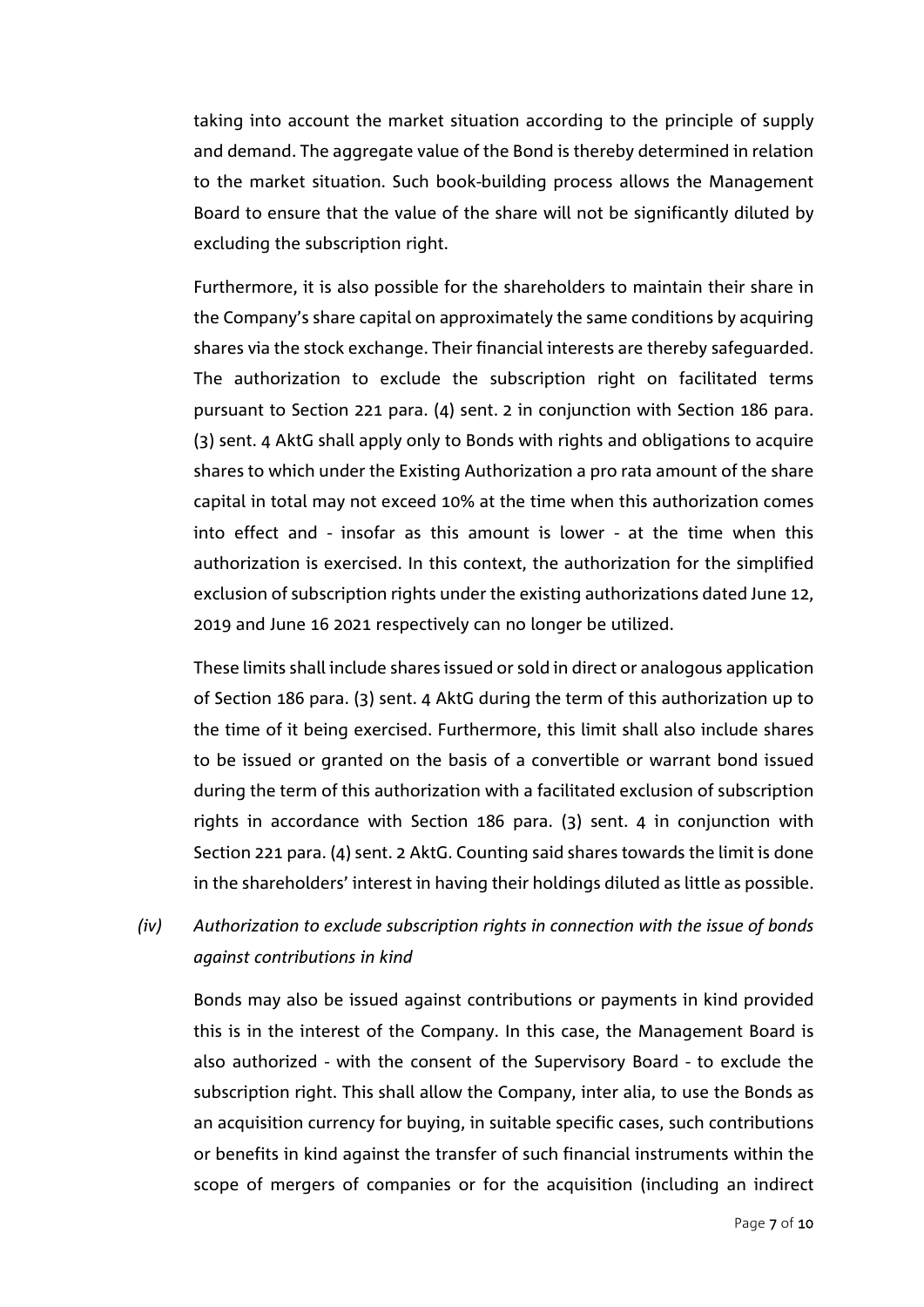acquisition) of companies, establishments, divisions, shareholdings or other assets or claims for the acquisition of assets, including receivables against the Company or its affiliated companies within the meaning of Sections 15 et seqq. AktG.

This authorization makes it possible to quickly and flexibly use advantageous opportunities on the national and international market for an expansion of the Company by issuing Bonds in the interest of the Company and its shareholders. In contrast to a cash payment, the issue of Bonds will save the Company's liquidity thus often being the more favorable form of financing. The Management Board is also entitled to grant holders of receivables against the Company or its affiliated companies within the meaning of Sections 15 et seqq. AktG Bonds of the Company, either wholly or partially, instead of a payment of money. This will provide the Company with additional flexibility for implementing measures intended to improve the capital structure.

The management will carefully review on a case-by-case basis whether it should make use of the authorization once the acquisition opportunities materialize. It will exclude the shareholders' subscription right only when such an exclusion is in the best interest of the Company.

When considering all these facts and circumstances, the authorization to exclude subscription rights is, in the different cases and to the extent described, necessary, suitable and reasonable as well as required in the interest of the Company.

#### e. Conditional Capital, other options

The proposed reduced Conditional Capital 2019/I and the Conditional Capital 2022/I as well as the Conditional Capital 2022/II each serve the purpose of servicing the conversion and/or warrant rights, conversion and/or warrant obligations or put options associated with the convertible Bonds and/or warrant Bonds.

The terms and conditions of the bonds may provide for or permit the use of treasury shares of the Company to service conversion and option rights or conversion and option obligations or for the purpose of tendering shares from authorized capital or, if the Management Board has been separately authorized to do so by the Annual General Meeting, treasury shares of the Company. This structure also enables the Company to use existing shares or other capital measures to service bonds and thus increase the Company's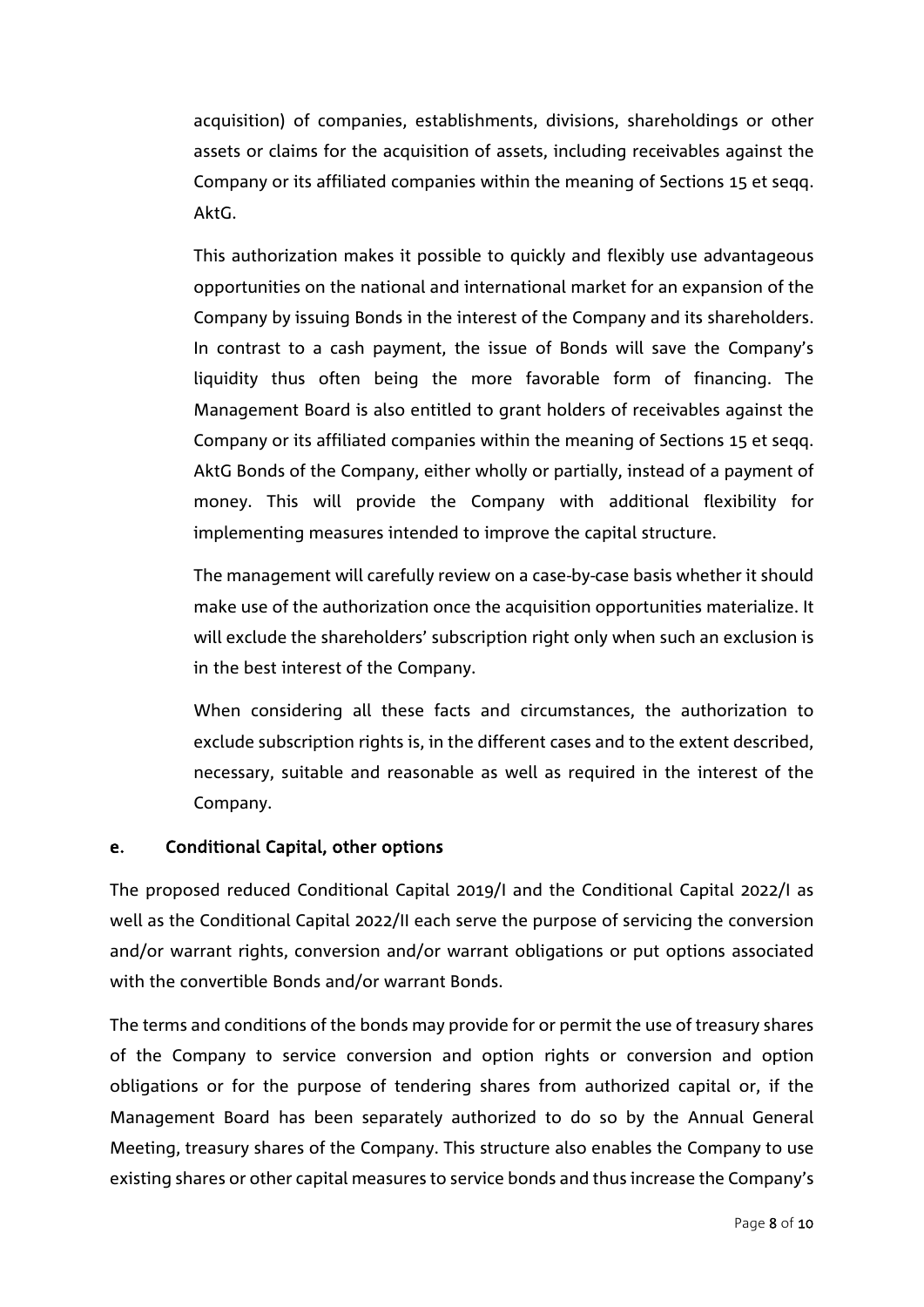flexibility. Furthermore, the terms and conditions of the bonds may provide that the number of shares to be granted upon exercise of the conversion or option rights or after fulfilment of corresponding obligations, or an exchange ratio in this regard, is variable and may be rounded up or down to a whole number.

Furthermore, it may be provided that in the event of conversion or exercise of an option or fulfilment of the options and conversion obligations, the Company does not grant shares in the Company to the holders of the bonds, but pays the equivalent value in cash or grants listed shares in another company. On the other hand, the conditions may also provide for the right of the Company to grant shares of the Company or listed shares of another company to the holders of the bonds in whole or in part - instead of paying the due amount of money - when the bonds mature.

The terms and conditions of the bonds may also stipulate that the number of shares to be subscribed for upon exercise of the conversion or option rights or after fulfilment of the conversion or option obligations is variable and/or that the conversion or option price may be changed during the term within a range to be determined by the Executive Board depending on the development of the share price or as a result of anti-dilution provisions.

This form of bond enables the Company to obtain financing close to the capital market without actually requiring a capital measure under company law. This measure takes into account the fact that an increase in the share capital may potentially be unwelcome at a future time when the Bonds are exercised or corresponding obligations are satisfied. Apart from that, by using the possibility of cash payment, shareholders are protected against a reduction in their participation ratio as well as against a dilution of the value of their shares because no new shares are being issued. On the other hand, the bond conditions may also give the Company the right to grant the holders or creditors of the Bonds on the due date of the Bonds, either wholly or partially, shares in the Company instead of paying the amount due.

The Management Board will inform the General Meeting of any exercise of the authorization.

The written report of the Management Board pursuant to Section 221 para. (4) sent. 2 AktG in conjunction with Section 186 para. (4) sent. 2 AktG on the exclusion of shareholders' subscription rights in connection with the resolutions on agenda item 10 and agenda item 11 will be made accessible from the date on which the Annual General Meeting is convened under